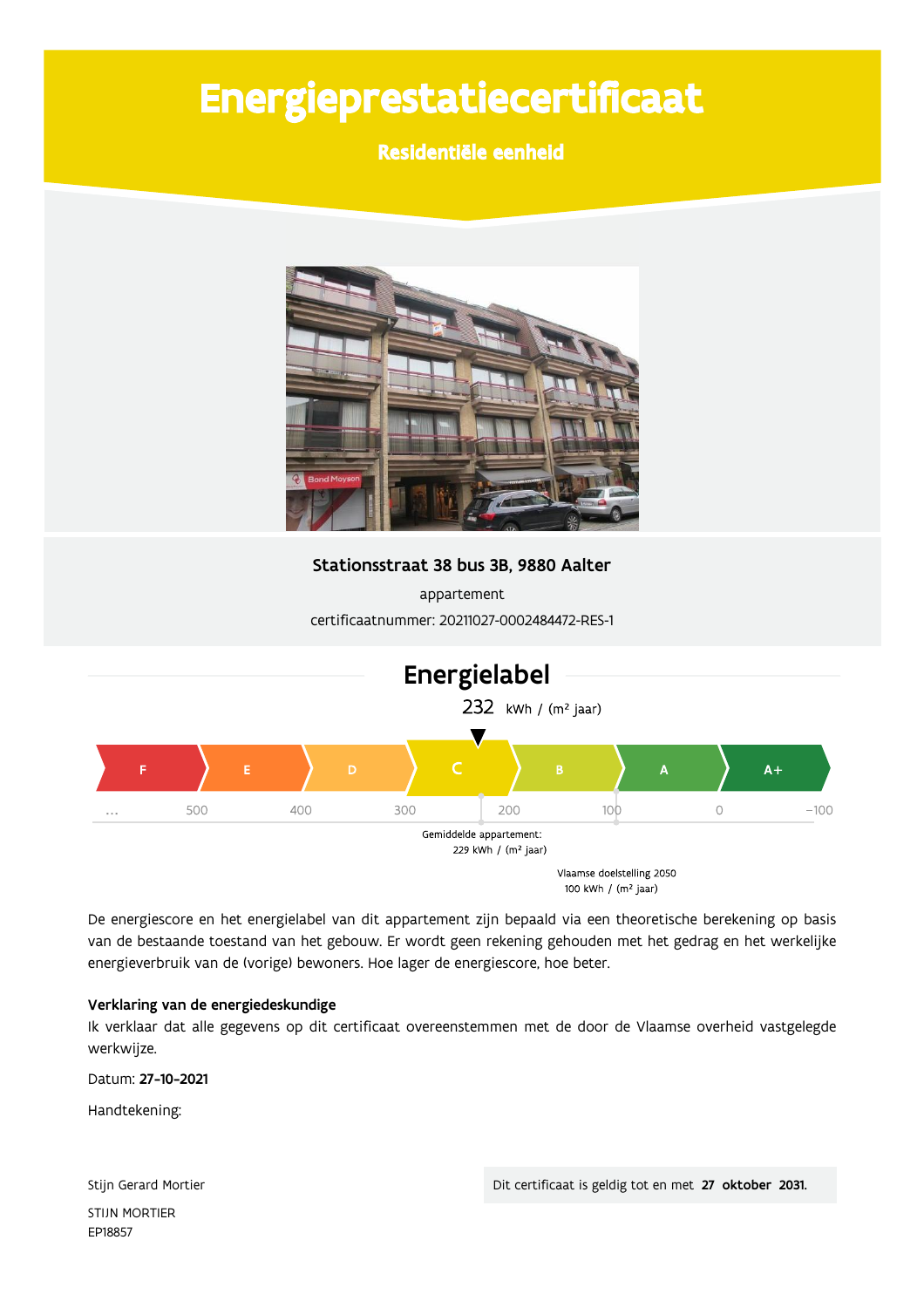# Huidige staat van het appartement

Om met uw appartement te voldoen aan de energiedoelstelling, zijn er twee mogelijke pistes:



 $\star$  De **U-waarde** beschrijft de isolatiewaarde van daken, muren, vloeren, vensters … Hoe lager de U-waarde, hoe beter het constructiedeel isoleert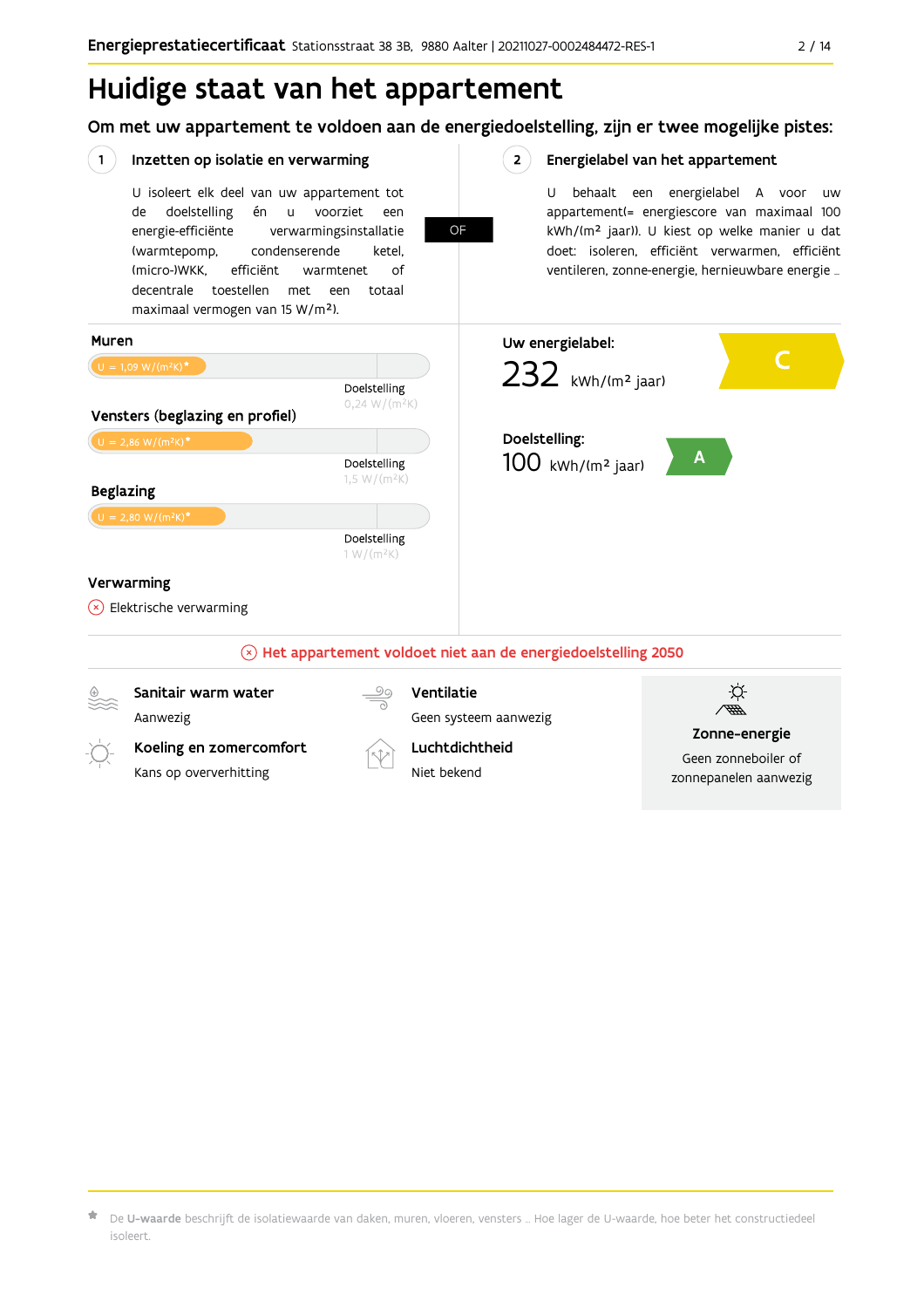# Overzicht aanbevelingen

In deze tabel vindt u aanbevelingen om uw appartement energiezuiniger te maken. De aanbevelingen zijn gebaseerd op piste 1. Kunt u ze niet allemaal uitvoeren, dan helpen ze u ook om via piste 2 de doelstelling te halen. Vraag advies aan een specialist voordat u met de renovatiewerken start.

De volgorde in deze tabel is automatisch bepaald en is niet noodzakelijk de juiste volgorde om aan de slag te gaan. Het is louter een eerste indicatie op basis van de energieprestatie.

| <b>HUIDIGE SITUATIE</b>                                                                                                             | <b>AANBEVELING</b>                                                           |  |  |  |
|-------------------------------------------------------------------------------------------------------------------------------------|------------------------------------------------------------------------------|--|--|--|
| <b>Vensters</b><br>21 m <sup>2</sup> van de vensters heeft dubbele beglazing. De<br>raamprofielen zijn thermisch weinig performant. | Vervang de vensters.                                                         |  |  |  |
| Muren<br>20 m <sup>2</sup> van de muren is vermoedelijk te weinig<br>geïsoleerd.                                                    | Plaats bijkomende isolatie.                                                  |  |  |  |
| Verwarming<br>Het appartement wordt inefficiënt verwarmd.                                                                           | Vervang de inefficiënte verwarming.                                          |  |  |  |
| Zonne-energie<br>Er is geen installatie op zonne-energie aanwezig.                                                                  | Onderzoek de mogelijkheid om zonnepanelen of een<br>zonneboiler te plaatsen. |  |  |  |
| Energetisch niet in orde<br>Zonne-energie                                                                                           |                                                                              |  |  |  |

## Energielabel na uitvoering van de aanbevelingen

Als u beslist om uw appartement stapsgewijs te renoveren in de hierboven gesuggereerde volgorde, geeft de onderstaande energieschaal een overzicht van waar uw appartement zich na elke stap zal bevinden op de energieschaal. Verandert u de volgorde, dan verandert ook de impact van elke maatregel. Dat kan hier niet weergegeven worden. Bij de plaatsing van een installatie op zonne-energie zal het energielabel nog verder verbeteren.

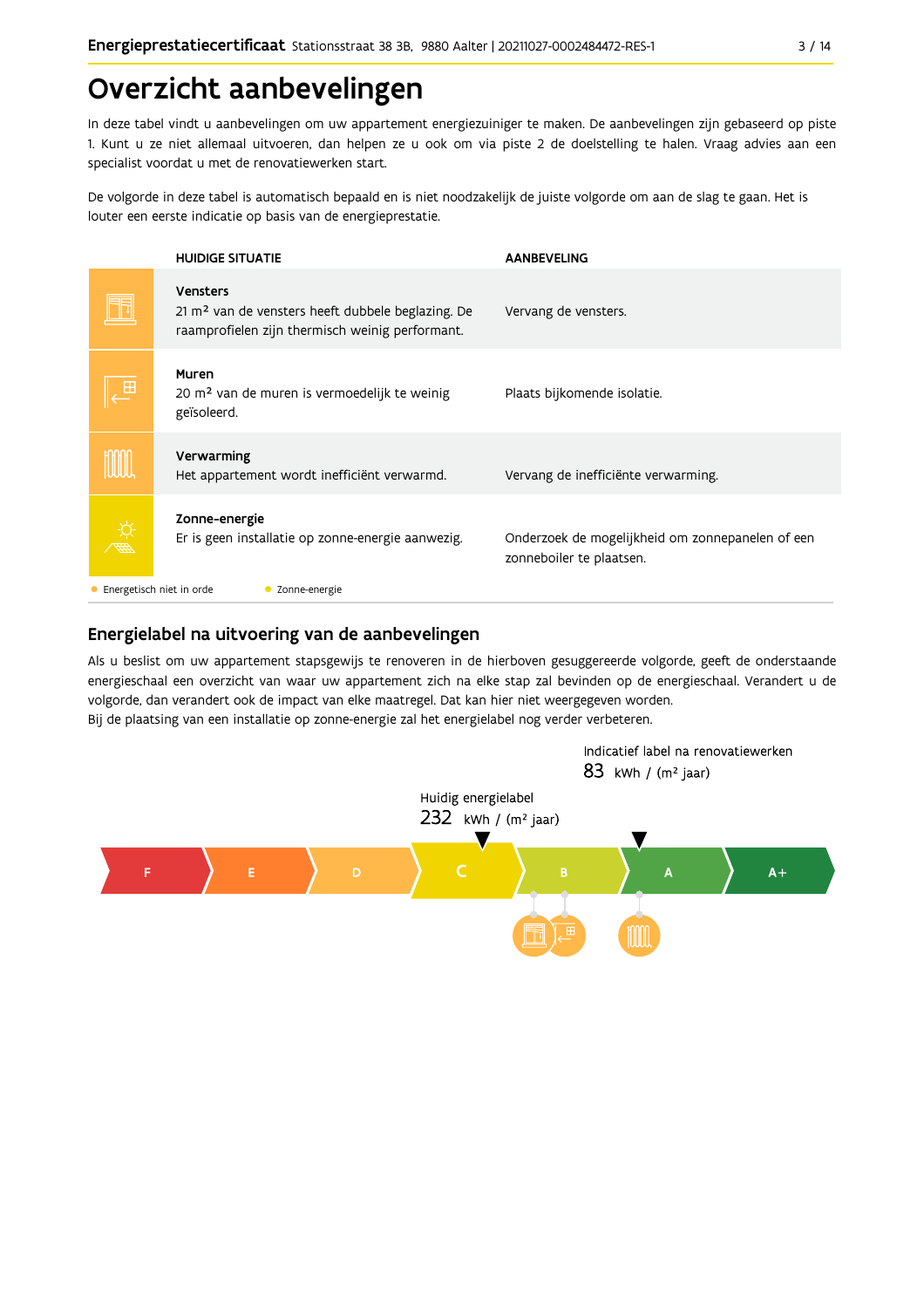#### Aandachtspunten  $\left( \begin{array}{c} 1 \end{array} \right)$

Hou rekening met de volgende aspecten als u uw appartement energiezuinig en comfortabeler wilt maken.

Luchtdichtheid: De luchtdichtheid van uw appartement is niet gemeten. Een goede luchtdichtheid is nodig om de warmte niet via spleten en kieren te laten ontsnappen. Let er bij de renovatie op dat de werken luchtdicht uitgevoerd worden. U kunt nadien de luchtdichtheid laten meten om eventueel overblijvende lekken op te sporen en uw energielabel mogelijk nog te verbeteren.

Ventilatie: Uw appartement beschikt mogelijk niet over voldoende ventilatievoorzieningen. Een goede ventilatie is echter noodzakelijk om een gezond binnenklimaat te garanderen. Voorzie bij uw renovatie daarom in een ventilatiesysteem. Om energie te besparen, kunt u het best kiezen voor een systeem met vraagsturing of warmteterugwinning.



Koeling en zomercomfort: Uw appartement heeft kans op oververhitting. Overweeg buitenzonwering om de zon zoveel mogelijk buiten te houden tijdens de zomer. Vermijd de plaatsing van een koelinstallatie, want die verbruikt veel energie.

Sanitair warm water: Uw appartement beschikt niet over een zonneboiler. Overweeg de plaatsing van een zonneboiler of warmtepompboiler. Daarmee kunt u energie besparen.



#### Renovatie gebouw

Bij een gebouw met meerdere (woon)eenheden zal de energetische renovatie vooral betrekking hebben op de gemeenschappelijke delen, zoals de daken, vloeren, buitenmuren en de collectieve installaties. U moet mogelijks samen met de mede-eigenaars beslissen over de renovatie van de gemeenschappelijke delen. Dergelijke renovatie kadert best in een totaalaanpak.

#### Let op!

De aanbevelingen, aandachtspunten en eventuele prijsindicaties op het energieprestatiecertificaat worden standaard gegenereerd op de wijze die de Vlaamse overheid heeft vastgelegd. Laat u bijstaan door een specialist om op basis van de aanbevelingen en aandachtspunten een concreet renovatieplan op te stellen. De energiedeskundige is niet aansprakelijk voor de eventuele schade die ontstaat bij het uitvoeren van de standaard gegenereerde aanbevelingen of aandachtspunten.

#### Meer informatie?

- Voor meer informatie over het energieprestatiecertificaat, gebruiksgedrag, woningkwaliteit ... kunt u terecht op www.energiesparen.be.
- Meer informatie over uw appartement vindt u op uw persoonlijke woningpas. Surf naar woningpas.vlaanderen.be om uw woningpas te bekijken.
- Meer informatie over beter renoveren vindt u op www.energiesparen.be/ikbenoveer.

Gegevens energiedeskundige: Stijn Gerard Mortier **STIJN MORTIER** Houtem 17, 9880 Aalter EP18857

#### **Premies**

Informatie over energiewinsten, subsidies of andere financiële voordelen vindt u op www.energiesparen.be.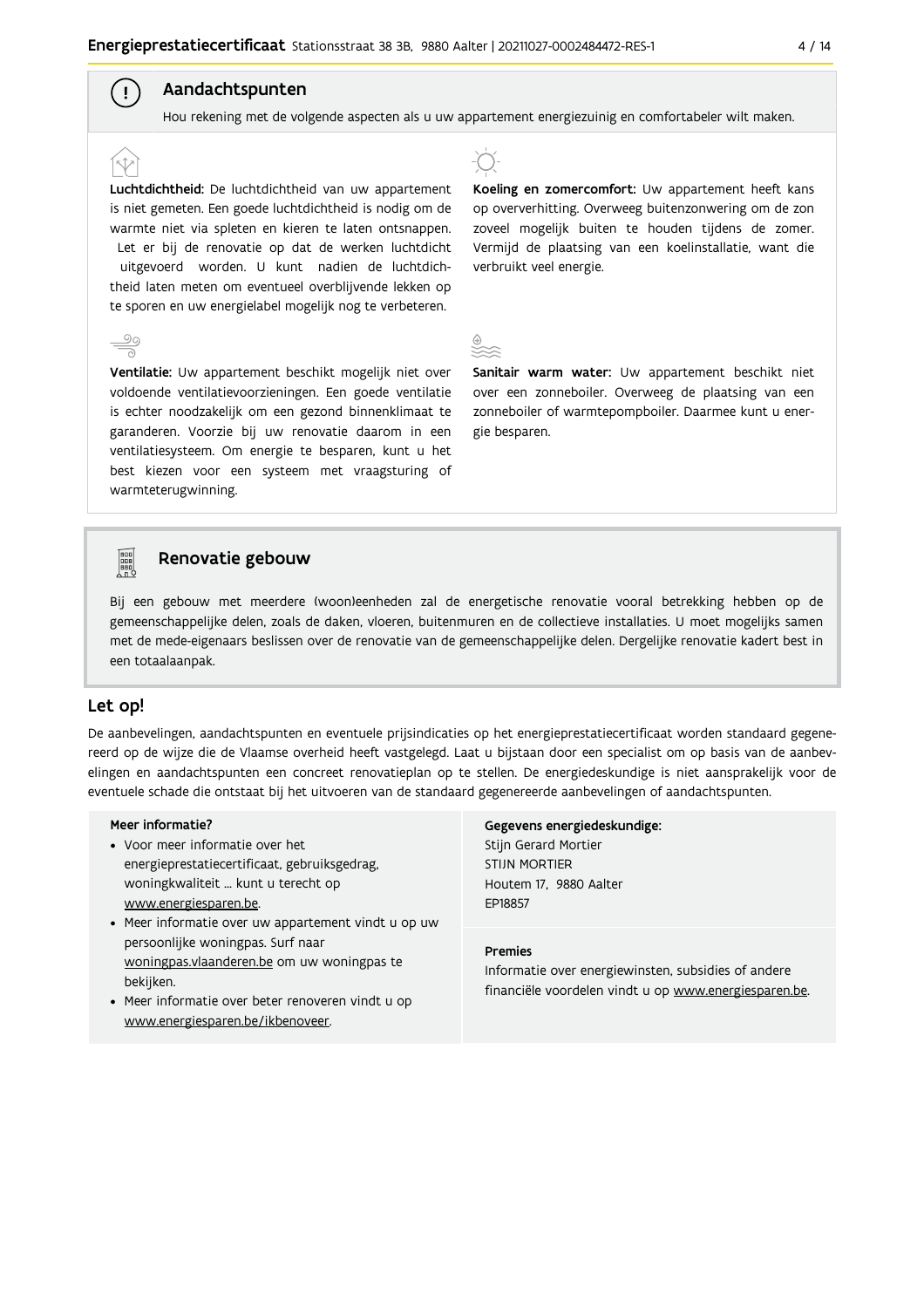# Energieprestatiecertificaat (EPC) in detail

Elk gebouw bestaat uit verschillende onderdelen die met elkaar verbonden zijn. Als u renoveert, kunt u het best al rekening houden met de werken die u later nog gaat uitvoeren.

Dit deel van het energieprestatiecertificaat gaat dieper in op de aanbevelingen van uw appartement. Samen met uw architect of andere vakman kunt u op basis hiervan een renovatieplan opstellen.

#### Inhoudstafel

| Daken                            |    |
|----------------------------------|----|
| Vensters en deuren               | 8  |
| Muren.                           | 10 |
| Vloeren                          | 11 |
| Ruimteverwarming                 | 12 |
| Installaties voor zonne-energie. | 13 |
| Overige installaties             | 14 |
|                                  |    |

#### 10 goede redenen om nu al te BENOveren

BENOveren is BEter reNOveren dan gebruikelijk is, met hogere ambities op het vlak van energieprestaties, goed gepland en met deskundig advies, zodat ook latere renovatiestappen haalbaar blijven (zie ook www.energiesparen.be/ikbenoveer). Een geBENOveerd appartement biedt veel voordelen:



#### Renoveren of slopen: let op voor asbest!

Asbest is een schadelijke stof die nog regelmatig aanwezig is in gebouwen. In veel gevallen kunnen asbesttoepassingen op een eenvoudige en vooral veilige manier verwijderd worden. Deze werken en eventuele bijhorende kosten zijn niet inbegrepen in het EPC. Voor meer informatie over (het herkennen van) asbest en asbestverwijdering kunt u terecht op www.ovam.be.

#### Hoe wordt het EPC opgemaakt?

De eigenschappen van uw appartement zijn door de energiedeskundige ingevoerd in software die door de Vlaamse overheid is opgelegd. De energiedeskundige mag zich alleen baseren op zijn vaststellingen tijdens het plaatsbezoek en op bewijsstukken die voldoen aan de voorwaarden die de Vlaamse overheid heeft opgelegd. Op basis van de invoergegevens berekent de software het energielabel en genereert automatisch aanbevelingen en eventueel ook prijsindicaties. Bij onbekende invoergegevens gaat de software uit van veronderstellingen, onder meer op basis van het (ver)bouw- of fabricagejaar. Om zeker te zijn van de werkelijke samenstelling van uw muur, dak of vloer kunt u ervoor kiezen om verder (destructief) onderzoek uit te voeren (losschroeven stopcontact, gaatje boren in een voeg, binnenafwerking tijdelijk verwijderen ...).

Voor meer informatie over de werkwijze, de bewijsstukken en de voorwaarden kunt u terecht op www.energiesparen.be.

#### Energiedoelstelling 2050

De energiedoelstelling van de Vlaamse Regering is om tegen 2050 alle woningen en appartementen in Vlaanderen minstens even energiezuinig te maken als een energetisch performante nieuwbouwwoning van 2017.

Ten tijde van de opmaak van dit EPC is het nog niet verplicht om aan die energiedoelstelling te voldoen. Denk echter vooruit! Hou nu al zo veel mogelijk rekening met die energiedoelstelling en streef zelfs naar beter.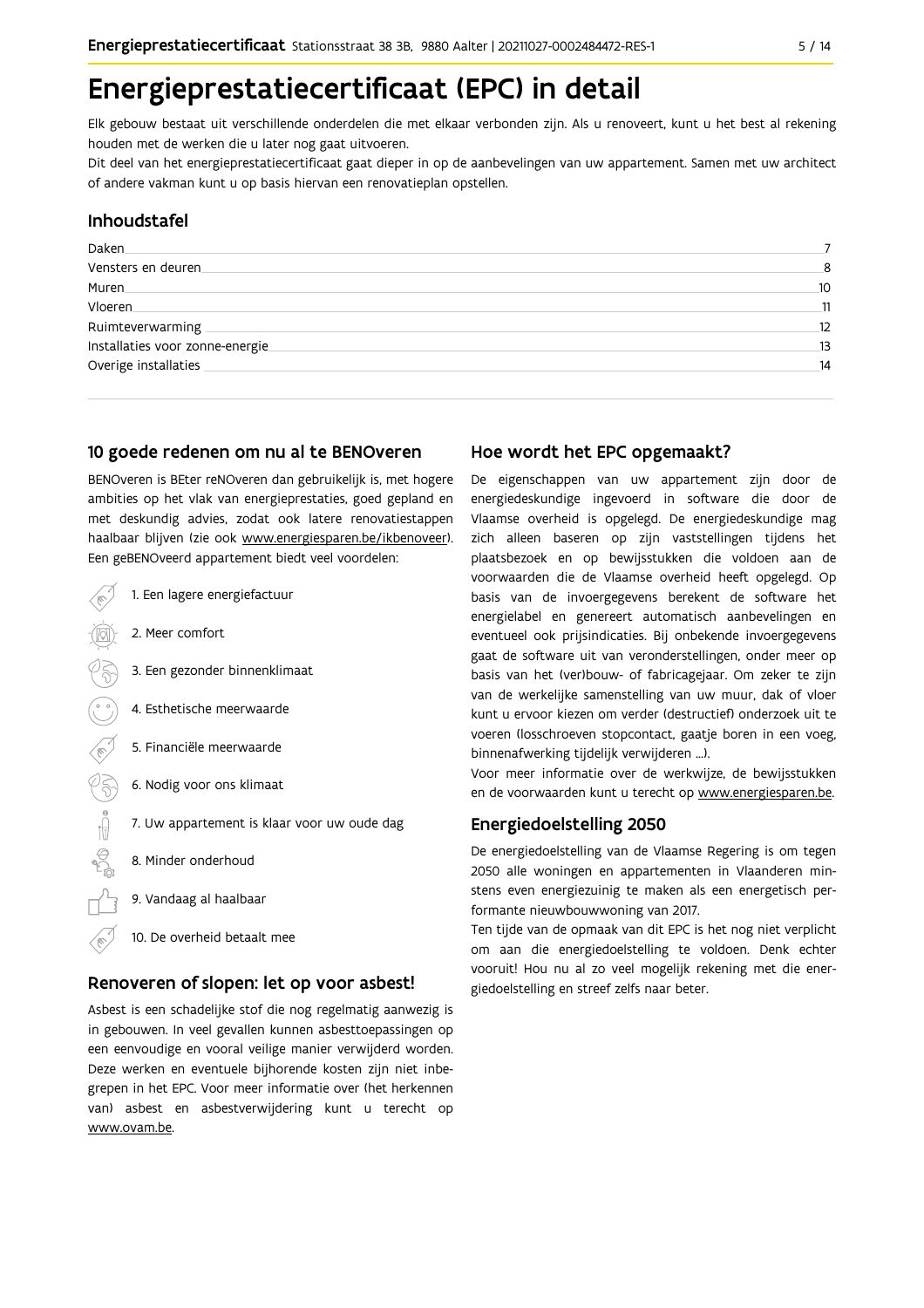## Algemene gegevens

| Gebouw id / Gebouweenheid id                                | 20010073 / 20023521                                                             |
|-------------------------------------------------------------|---------------------------------------------------------------------------------|
| Datum plaatsbezoek                                          | 26/10/2021                                                                      |
| Referentiejaar bouw                                         | 1992                                                                            |
| Beschermd volume (m <sup>3</sup> )                          | 269                                                                             |
| Ruimten niet opgenomen in het beschermd volume              | Geen                                                                            |
| Bruikbare vloeroppervlakte (m <sup>2</sup> )                | 96                                                                              |
| Verliesoppervlakte (m <sup>2</sup> )                        | 42                                                                              |
| Infiltratiedebiet $(m^3/(m^2h))$                            | Onbekend                                                                        |
| Thermische massa                                            | Half zwaar/matig zwaar                                                          |
| Open haard(en) voor hout aanwezig                           | Neen                                                                            |
| Niet-residentiële bestemming                                | Geen                                                                            |
| Ligging van de eenheid in het gebouw                        | res. Arcade II op 3de verdieping 5de raam van links. Op 3de<br>verdieping links |
| Berekende energiescore (kWh/(m <sup>2</sup> jaar))          | 232                                                                             |
| Karakteristiek jaarlijks primair energieverbruik (kWh/jaar) | 22.277                                                                          |
| CO2-emissie (kg/jaar)                                       | 2.967                                                                           |
| Indicatief S-peil                                           | 63                                                                              |
| Gemiddelde U-waarde gebouwschil (W/(m <sup>2</sup> K))      | 2,00                                                                            |
| Gemiddeld installatierendement verwarming (%)               | 88                                                                              |

## Verklarende woordenlijst

| beschermd volume                                    | Het volume van alle ruimten die men wenst te beschermen tegen warmteverlies naar<br>buiten, de grond en aangrenzende onverwarmde ruimten.                                                                                                                                      |  |
|-----------------------------------------------------|--------------------------------------------------------------------------------------------------------------------------------------------------------------------------------------------------------------------------------------------------------------------------------|--|
| bruikbare vloeroppervlakte                          | De vloeroppervlakte binnen het beschermd volume die beloopbaar en toegankelijk is.                                                                                                                                                                                             |  |
| U-waarde                                            | De U-waarde beschrijft de isolatiewaarde van daken, muren, vensters  Hoe lager de<br>U-waarde, hoe beter de constructie isoleert.                                                                                                                                              |  |
| R-waarde                                            | De warmteweerstand van een materiaallaag. Hoe groter de R-waarde, hoe beter de<br>materiaallaag isoleert.                                                                                                                                                                      |  |
| lambdawaarde                                        | De warmtegeleidbaarheid van een materiaal. Hoe lager de lambdawaarde, hoe beter<br>het materiaal isoleert.                                                                                                                                                                     |  |
| karakteristiek jaarlijks primair<br>energieverbruik | De berekende hoeveelheid primaire energie die gedurende één jaar nodig is voor de<br>verwarming, de aanmaak van sanitair warm water, de ventilatie en de koeling van een<br>appartement. Eventuele bijdragen van zonneboilers en zonnepanelen worden in<br>mindering gebracht. |  |
| berekende energiescore                              | Een maat voor de totale energieprestatie van een appartement. De berekende<br>energiescore is gelijk aan het karakteristiek jaarlijks primair energieverbuik, gedeeld<br>door de bruikbare vloeroppervlakte.                                                                   |  |
| S-peil                                              | Een maat voor de energieprestatie van de gebouwschil van een appartement. Het<br>S-peil houdt rekening met de isolatie, de luchtdichtheid, de oriëntatie, de<br>zonnewinsten en de vormefficiëntie. Hoe lager het S-peil, hoe energie-efficiënter de<br>gebouwschil.           |  |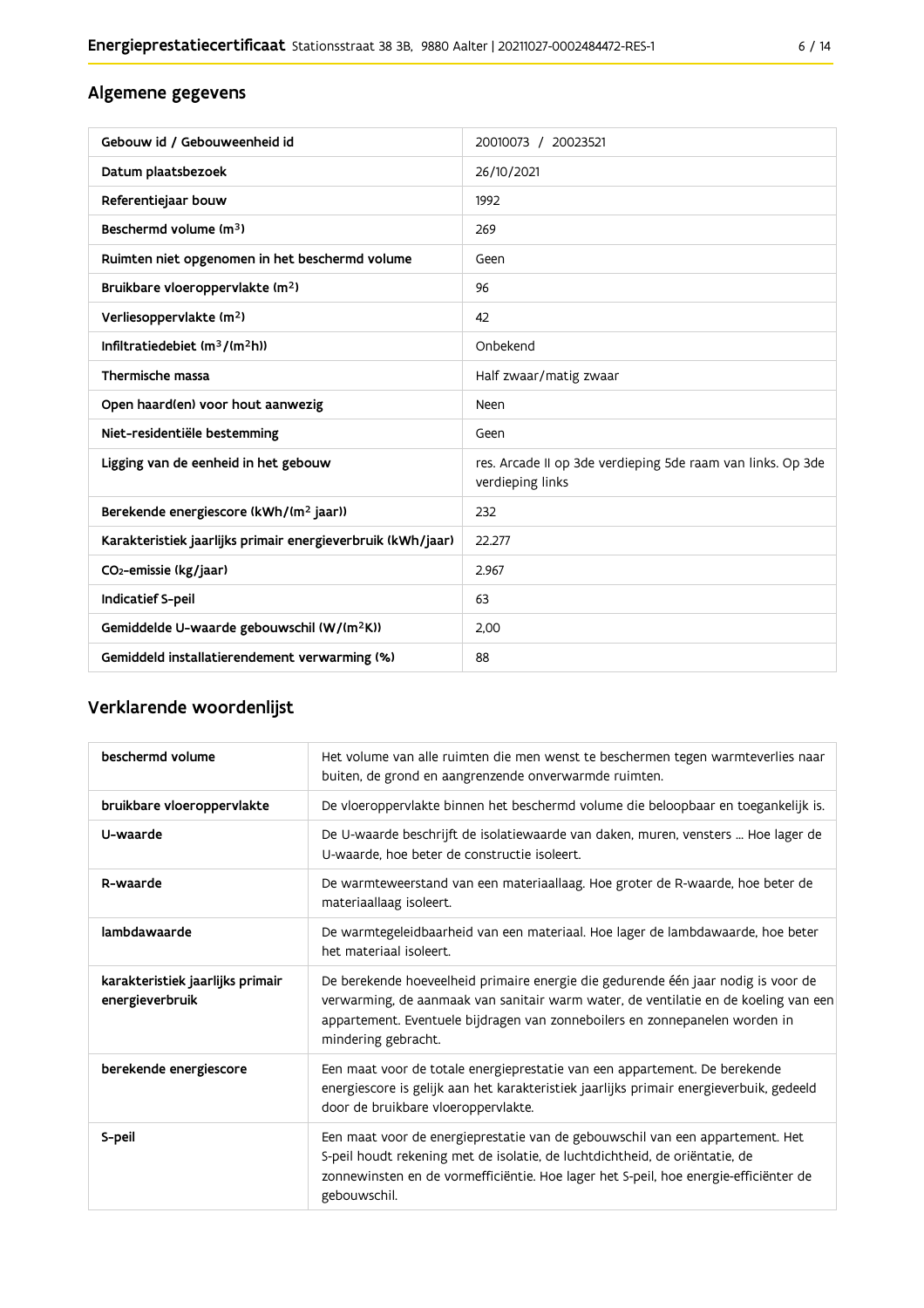# **Daken**

## Technische fiche daken

Indien u werken plant, laat u dan bijstaan door een architect, aannemer of vakman voor deskundig advies en een goede uitvoering van de werken. Onderstaande gegevens zijn de invoergegevens van de energiedeskundige. Hiermee kunt u uw potentiële vakman inlichten over de huidige energetische toestand van uw appartement.



#### Legende

a dak niet in riet of cellenbeton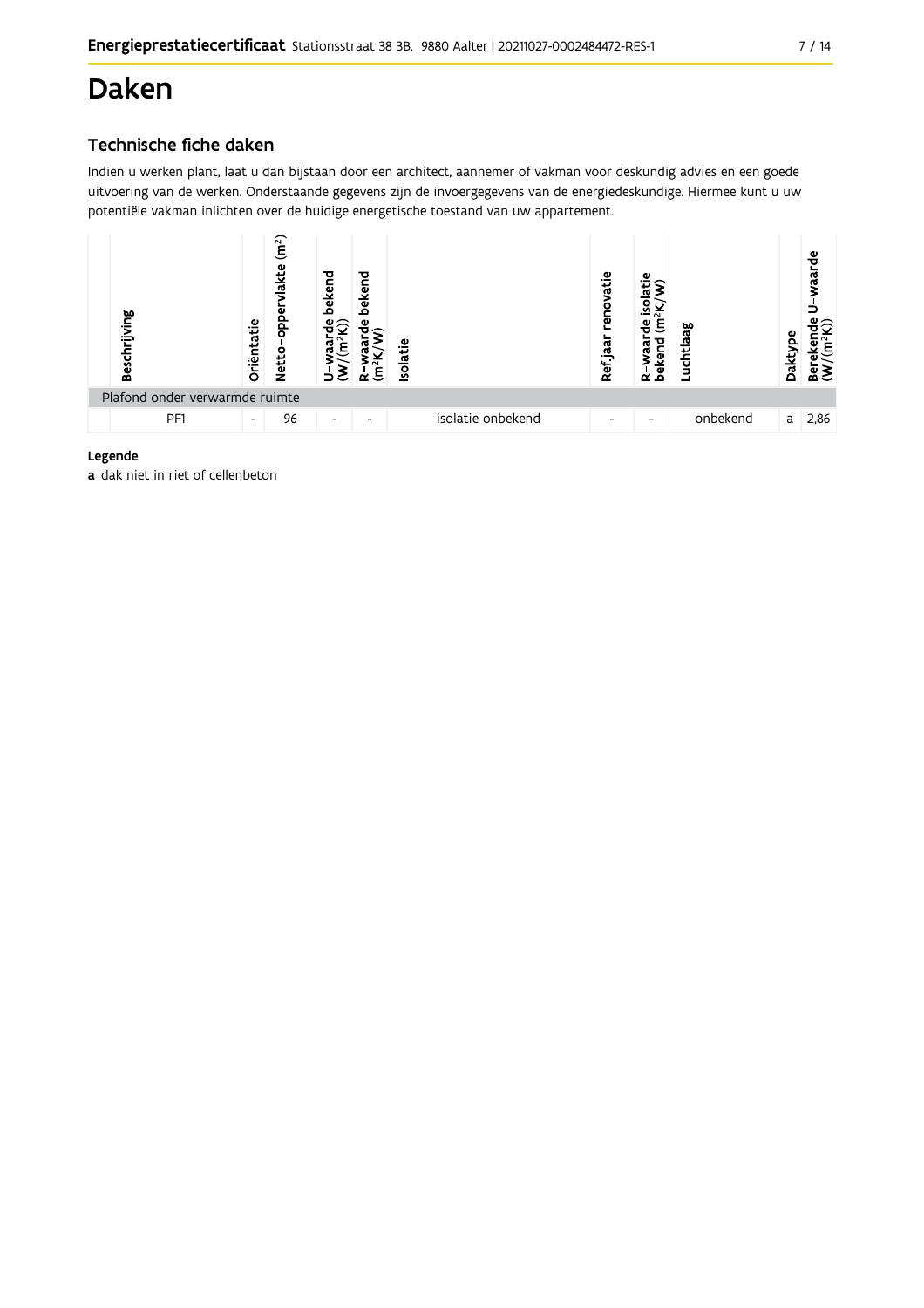# Vensters en deuren

#### Vensters

FF

21 m<sup>2</sup> van de vensters heeft dubbele beglazing. Dat is weinig energiezuinig. Ook de raamprofielen zijn thermisch weinig performant.

Vervang de vensters door nieuwe vensters met hoogrendementsbeglazing en energieperformante raamprofielen.

De kwaliteit van zowel de beglazing als de profielen bepaalt de energieprestatie van uw vensters. Kies altijd voor dubbele hoogrendementsbeglazing of drievoudige beglazing met een U-waarde van maximaal 1,0 W/(m<sup>2</sup>K). Bij de renovatie van vensters kunt u het best streven naar een U-waarde van maximaal 1,5 W/(m<sup>2</sup>K) voor de vensters (glas + profielen). Naast de vensters in de gevel verdienen ook dakvlakvensters, koepels, lichtstraten, polycarbonaatplaten en glasbouwstenen de nodige aandacht.

Hoogstwaarschijnlijk vervangt u uw buitenschrijnwerk maar één keer. Kies daarom meteen voor de meest energie-efficiënte oplossing.

#### Technische fiche van de vensters

Indien u werken plant, laat u dan bijstaan door een architect, aannemer of vakman voor deskundig advies en een goede uitvoering van de werken. Onderstaande gegevens zijn de invoergegevens van de energiedeskundige. Hiermee kunt u uw potentiële vakman inlichten over de huidige energetische toestand van uw appartement.



#### Legende glastypes

dubbel glas ? Gewone dubbele beglazing of hoogrendementsbeglazing

#### Legende profieltypes

hout Houten profiel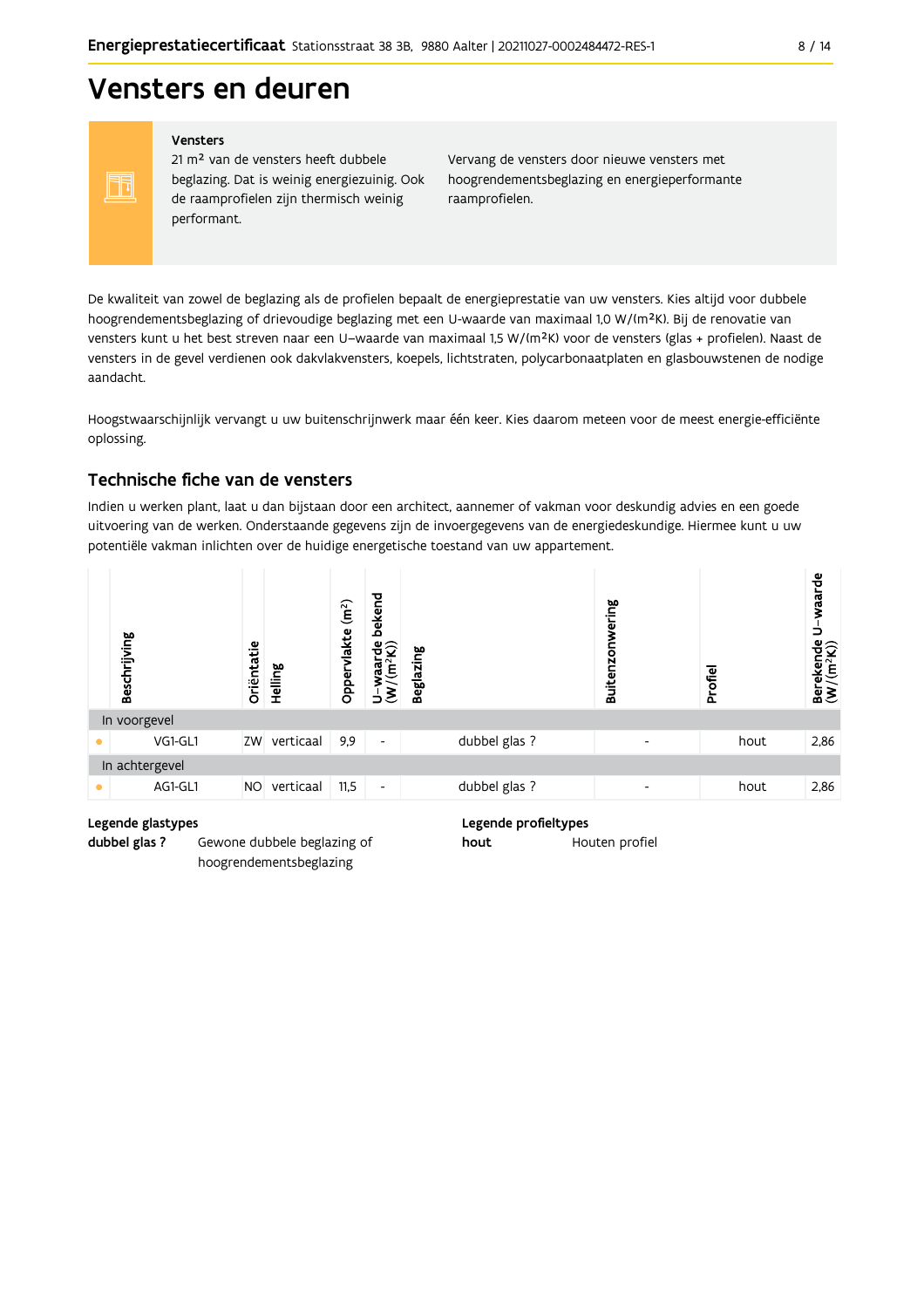#### Technische fiche van de deuren, poorten en panelen

Indien u werken plant, laat u dan bijstaan door een architect, aannemer of vakman voor deskundig advies en een goede uitvoering van de werken. Onderstaande gegevens zijn de invoergegevens van de energiedeskundige. Hiermee kunt u uw potentiële vakman inlichten over de huidige energetische toestand van uw appartement.



**b** deur/paneel niet in metaal

Houten profiel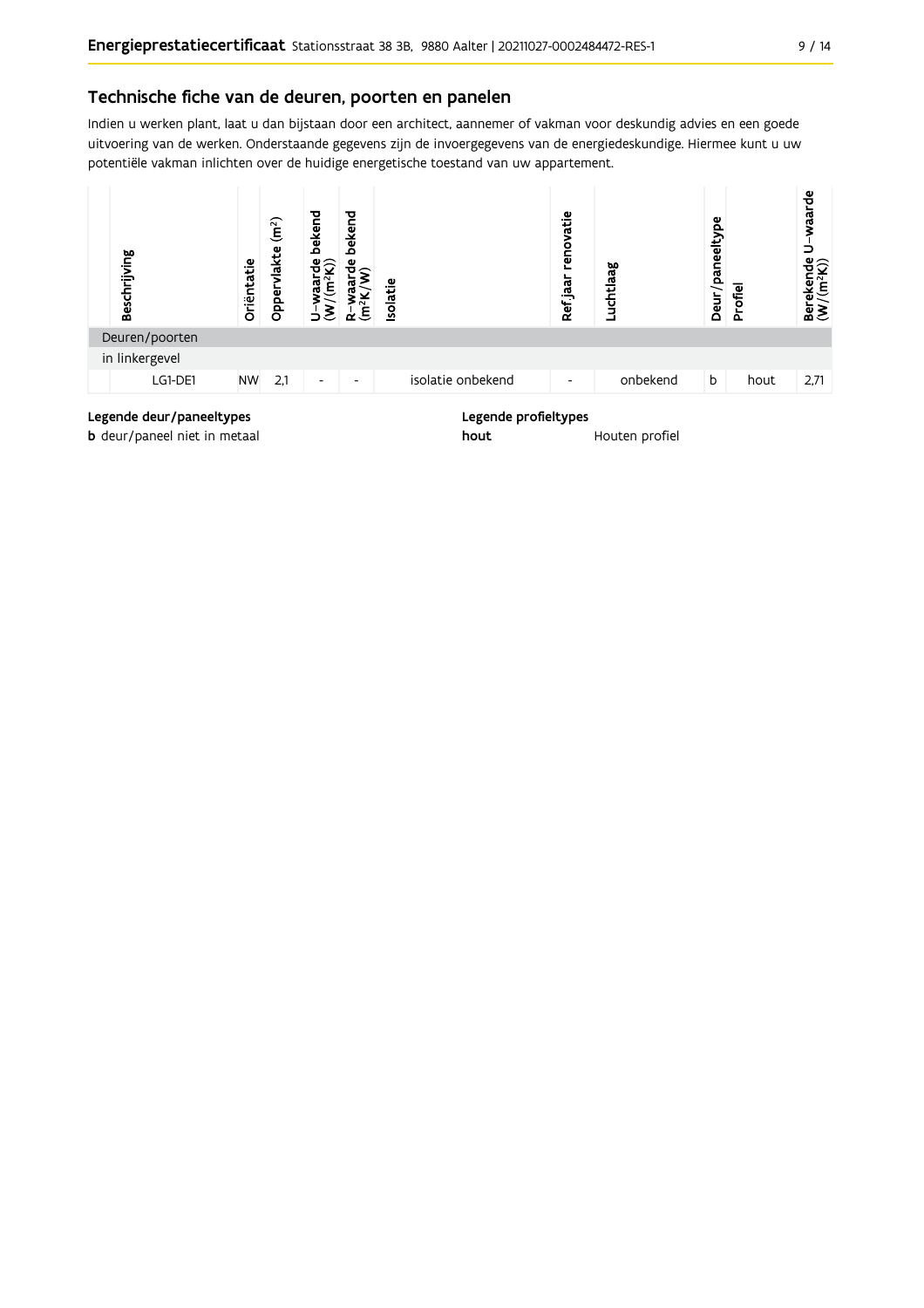## **Muren**



#### Muur 20 m<sup>2</sup> van de muren is vermoedelijk te weinig geïsoleerd.

Plaats bijkomende isolatie.

Bij de isolatie van de muren kunt u het best streven naar een U-waarde van maximaal 0,24 W/(m<sup>2</sup>K). Dat komt overeen met een isolatielaag van ongeveer 14 cm minerale wol, EPS of XPS ( $\lambda$ <sub>d</sub> = 0,035 W/(mK)) of 10 cm PUR of PIR ( $\lambda$ <sub>d</sub> = 0,023 W/(mK)). Als u de isolatie tussen regelwerk plaatst, breng dan minstens 6 cm extra isolatie aan.

Hoogstwaarschijnlijk renoveert u uw muren maar één keer grondig. Isoleer daarom meteen maximaal. De energiedoelstelling van 0,24 W/(m<sup>2</sup>K) vormt de basis, maar u kunt altijd streven naar beter.

## Technische fiche van de muren

Indien u werken plant, laat u dan bijstaan door een architect, aannemer of vakman voor deskundig advies en een goede uitvoering van de werken. Onderstaande gegevens zijn de invoergegevens van de energiedeskundige. Hiermee kunt u uw potentiële vakman inlichten over de huidige energetische toestand van uw appartement.

|           | Beschrijving                         | Oriëntatie | Netto-oppervlakte (m <sup>2</sup> ) | Diepte onder maaiveld (m) | U-waarde bekend $(W/(m^2K))$ | $(m^2K/W)$<br>bekend<br>waarde<br>$\alpha$ | solatie |                   | Ref.jaar renovatie       | Luchtlaag | Muurtype | U-waarde<br>Berekende<br>$(W/(m^2K))$ |
|-----------|--------------------------------------|------------|-------------------------------------|---------------------------|------------------------------|--------------------------------------------|---------|-------------------|--------------------------|-----------|----------|---------------------------------------|
|           | Buitenmuur                           |            |                                     |                           |                              |                                            |         |                   |                          |           |          |                                       |
|           | Voorgevel                            |            |                                     |                           |                              |                                            |         |                   |                          |           |          |                                       |
| $\bullet$ | VG1                                  | ZW         | 3,2                                 | $\overline{\phantom{a}}$  |                              |                                            |         | isolatie onbekend | $\overline{\phantom{a}}$ | onbekend  | a        | 1,09                                  |
|           | Achtergevel                          |            |                                     |                           |                              |                                            |         |                   |                          |           |          |                                       |
| ٠         | AG1                                  | <b>NO</b>  | 17,2                                |                           |                              |                                            |         | isolatie onbekend | -                        | onbekend  | a        | 1,09                                  |
|           | Muur in contact met verwarmde ruimte |            |                                     |                           |                              |                                            |         |                   |                          |           |          |                                       |
|           | Rechtergevel                         |            |                                     |                           |                              |                                            |         |                   |                          |           |          |                                       |
|           | RG1                                  | ZO         | 19,4                                | $\overline{\phantom{a}}$  |                              |                                            |         | isolatie onbekend | $\overline{\phantom{a}}$ | onbekend  | a        | 1,92                                  |
|           | Linkergevel                          |            |                                     |                           |                              |                                            |         |                   |                          |           |          |                                       |
|           | LG1                                  | <b>NW</b>  | 17,3                                | $\overline{\phantom{a}}$  |                              |                                            |         | isolatie onbekend | $\overline{\phantom{a}}$ | onbekend  | a        | 1,92                                  |

#### Legende

a muur niet in isolerende snelbouwsteen of cellenbeton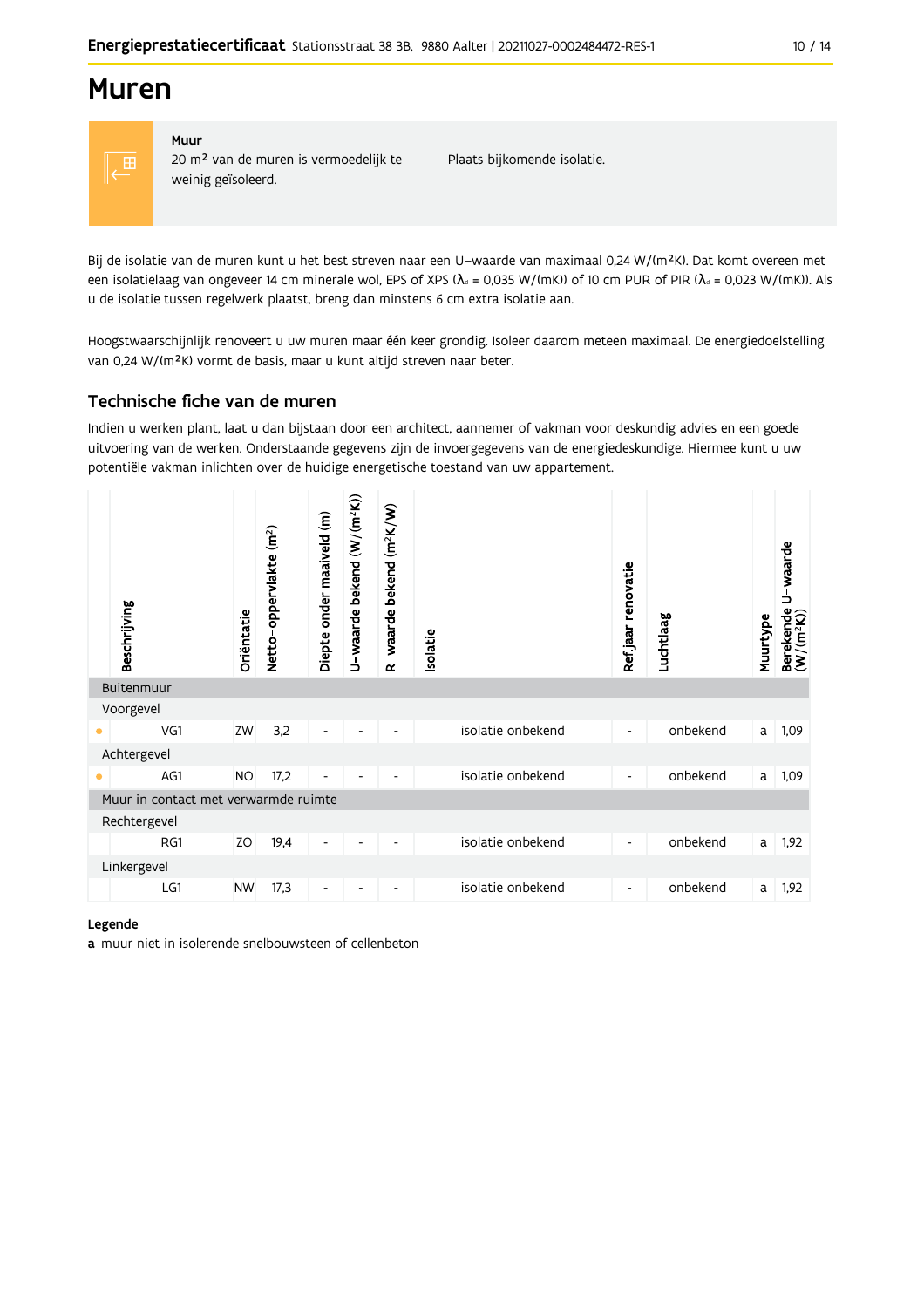# Vloeren

## Technische fiche van de vloeren

Indien u werken plant, laat u dan bijstaan door een architect, aannemer of vakman voor deskundig advies en een goede uitvoering van de werken. Onderstaande gegevens zijn de invoergegevens van de energiedeskundige. Hiermee kunt u uw potentiële vakman inlichten over de huidige energetische toestand van uw appartement.



#### Legende

a vloer niet in cellenbeton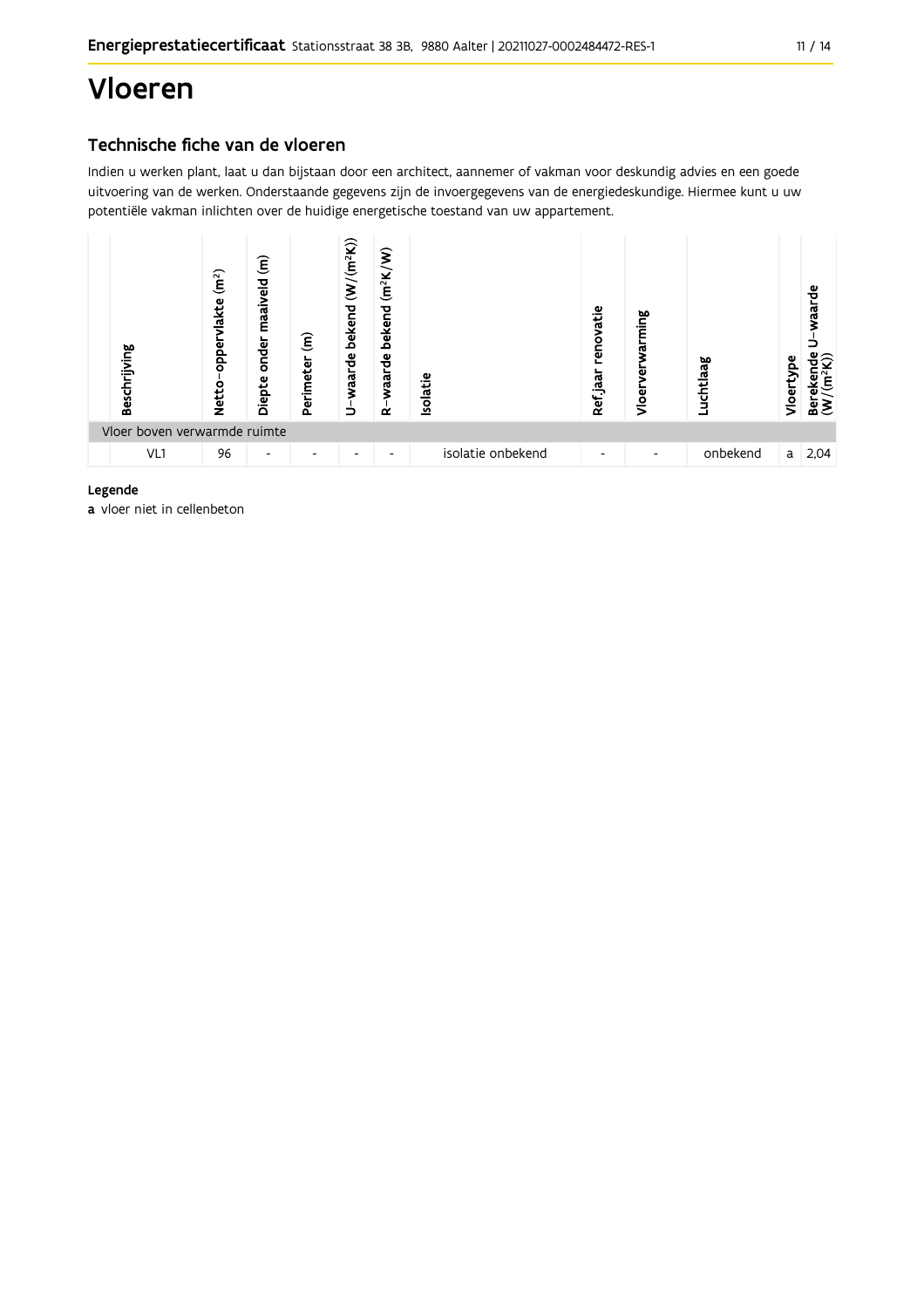## Ruimteverwarming



#### Verwarming

100% van het appartement wordt elektrisch Vervang de elektrische verwarming. verwarmd.

Plaats een afgiftesysteem, bij voorkeur op lage temperatuur.

Bij de renovatie van uw verwarmingsinstallatie kunt u het best kiezen voor een energiezuinig systeem. Gebruik zo veel mogelijk hernieuwbare energiebronnen.

#### Technische fiche van de ruimteverwarming

Indien u werken plant, laat u dan bijstaan door een architect, aannemer of vakman voor deskundig advies en een goede uitvoering van de werken. Onderstaande gegevens zijn de invoergegevens van de energiedeskundige. Hiermee kunt u uw potentiële vakman inlichten over de huidige energetische toestand van uw appartement.

#### Installaties met één opwekker

|                                      | RV1                      |  |  |
|--------------------------------------|--------------------------|--|--|
|                                      | $\circledR$              |  |  |
| Omschrijving                         | $\overline{a}$           |  |  |
| Type verwarming                      | decentraal               |  |  |
| Aandeel in volume (%)                | 100%                     |  |  |
| Installatierendement (%)             | 88%                      |  |  |
| Aantal opwekkers                     | 1                        |  |  |
| Opwekking                            |                          |  |  |
|                                      | $\overline{\phantom{a}}$ |  |  |
| Type opwekker                        |                          |  |  |
| Energiedrager                        | elektriciteit            |  |  |
| Soort opwekker(s)                    | ٠                        |  |  |
| Bron/afgiftemedium                   | $\overline{\phantom{a}}$ |  |  |
| Vermogen (kW)                        | $\blacksquare$           |  |  |
| Elektrisch vermogen WKK              |                          |  |  |
| (kW)                                 |                          |  |  |
| Aantal (woon)eenheden                | $\blacksquare$           |  |  |
| Rendement                            | ٠                        |  |  |
| Referentiejaar fabricage             | $\overline{\phantom{a}}$ |  |  |
| Labels                               | ٠                        |  |  |
| Locatie                              | $\overline{\phantom{a}}$ |  |  |
| Distributie                          |                          |  |  |
| <b>Externe stookplaats</b>           | $\overline{\phantom{a}}$ |  |  |
| Ongeïsoleerde leidingen (m)          | ٠                        |  |  |
| Ongeïsoleerde combilus (m)           | $\blacksquare$           |  |  |
| Aantal (woon)eenheden op<br>combilus |                          |  |  |
| Afgifte & regeling                   |                          |  |  |
| Type afgifte                         | $\overline{\phantom{a}}$ |  |  |
| Regeling                             |                          |  |  |
|                                      |                          |  |  |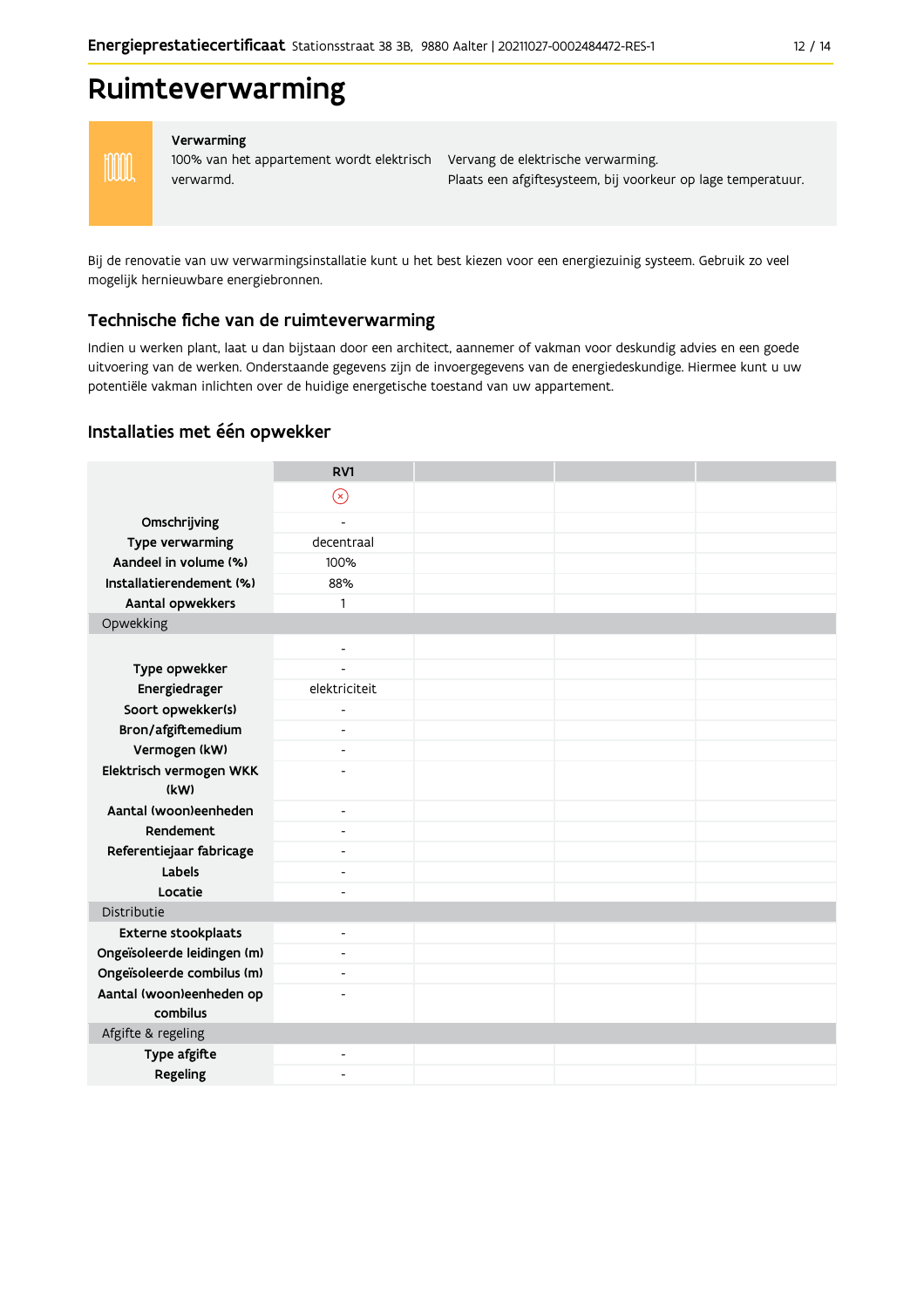# Installaties voor zonne-energie



#### Zonneboiler

Er is geen zonneboiler aanwezig.

Onderzoek de mogelijkheid om een zonneboiler te plaatsen. Raadpleeg hiervoor de zonnekaart of vraag raad aan een vakman.

Zonnepanelen Er zijn geen zonnepanelen aanwezig.

Onderzoek de mogelijkheid om zonnepanelen te plaatsen. Raadpleeg hiervoor de zonnekaart of vraag raad aan een vakman.

De zonnekaart berekent automatisch het zonnepotentieel voor uw gebouw en geeft een indicatie van het aantal zonnepanelen of zonnecollectoren dat u op het dak zou kunnen plaatsen.

Let op: de zonnekaart gaat uit van het elektriciteits- en watergebruik van een standaardgezin. Hou er bij de bepaling van de grootte van de te plaatsen installatie rekening mee dat het elektriciteits- en watergebruik van uw gebouw kan afwijken.

Voor meer informatie over de berekening van het zonnepotentieel kunt u terecht op de zonnekaart via www.energiesparen.be/zonnekaart.

#### Technische fiche van de installaties op zonne-energie

Geen installaties op zonne-energie aanwezig.